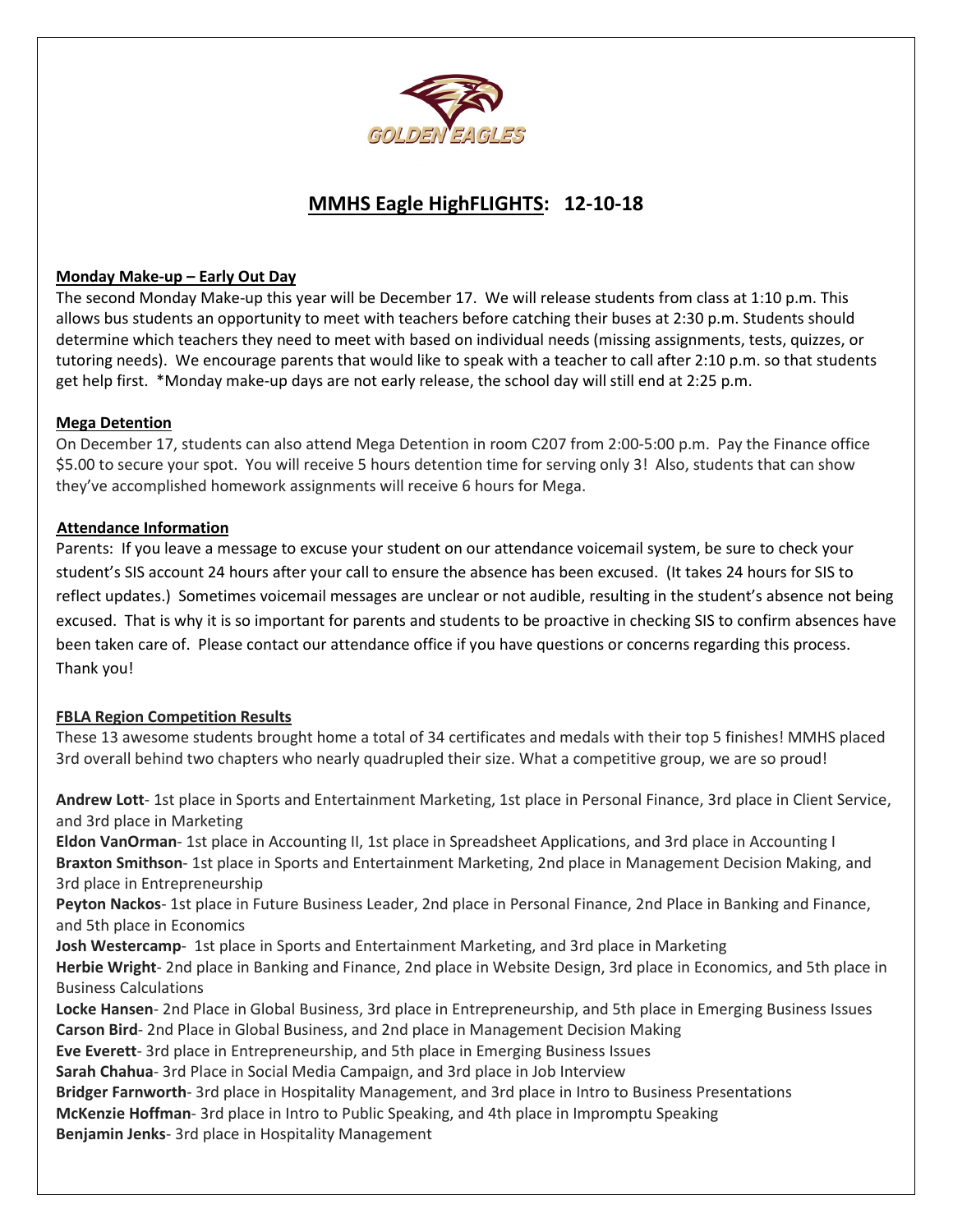



## **Business Plan Winner**

Joshua won \$550 for his business plan submission through his UVU Business Management class. He now qualifies to go to the next level to compete against students from other schools for a \$1000 cash prize. Joshua Spackman and other students submitted business plans and interviewed like the "Shark Tank" TV show.

## **Upcoming School Events for December 10 – December 21:**

\*Dec. 10 No calendar items

\*Dec. 11 Boys Basketball vs. Payson @MMHS (Pre-Season game) Girls Basketball @ Pleasant Grove (Pre-Season game) Holiday Band Concert @ 7pm in auditorium

\*Dec. 12 Girls Basketball vs Salem Hills High School @MMHS (Pre-season game) Wrestling @ Wasatch High School Winter Orchestra Concert @ 7pm in auditorium

\*Dec. 13 No calendar items

\*Dec. 14 Swim Invitational @ Judge Memorial (Fairmont Aquatic Center) Girls Basketball @ Bountiful (Pre-season game)

\*Dec. 15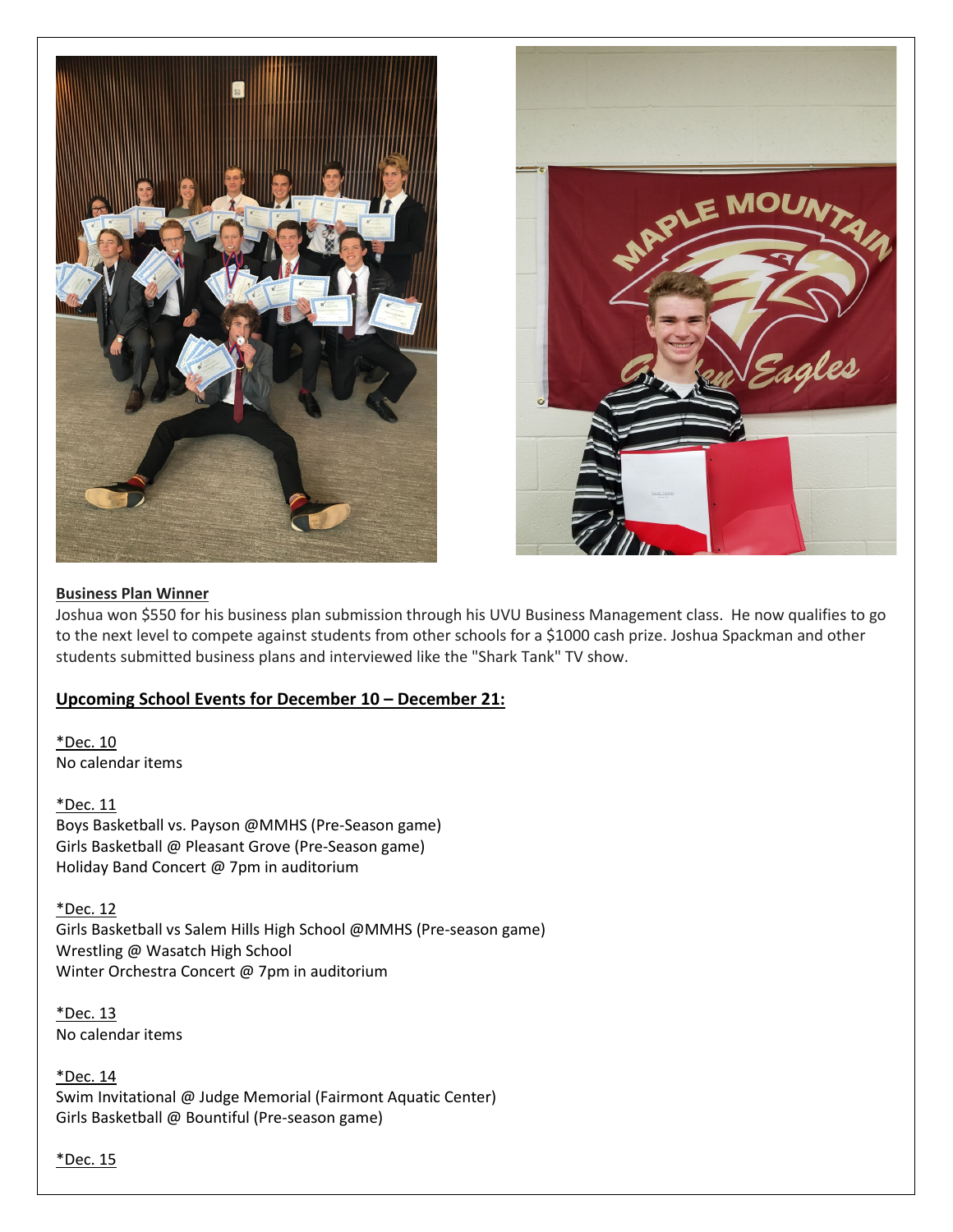Swim Invitational @ Judge Memorial (Fairmont Aquatic Center) Drill team competition @ UVU Science Olympiad Competition @ Uintah HS

## \*Dec. 17 Mega Detention - Monday Makeup (1:10 - 2:30 p.m.)

\*Dec. 18 Girls' Basketball vs Murray @ MMHS (Pre-Season) Boys' Basketball vs Morgan @ MMHS (Pre-Season)

## \*Dec. 19

Student of the Month – CTE Department Swim vs. SFHS, Payson WR Olympus @ MMHS

#### \*Dec. 20

Boys' Basketball to Walker Classic @ Dixie State College Girls' Basketball @ Alta (Pre-Season) Student Movie Night, 7pm Cafeteria

## \*Dec. 21

Boys' Basketball to Walker Classic @ Dixie State College Wrestling Reno Tournament of Champions (Varsity) Fine Arts Assembly (Schedule attached) Half Day - out at 11:15 a.m.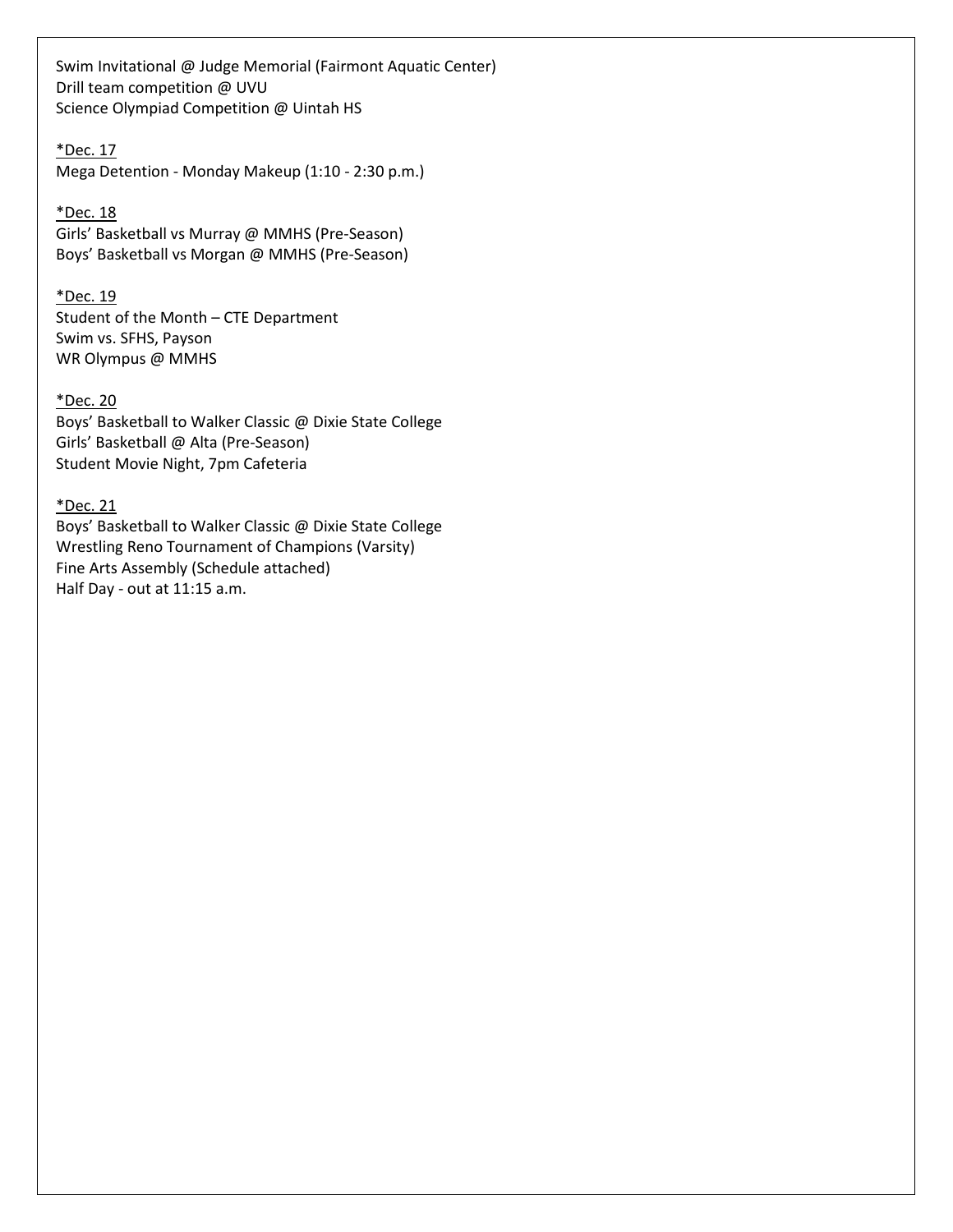

# Poinsettia Sale

December 12th - December 14th 2:30-5:00pm

## **Maple Mountain High School Greenhouse**

CONTACT US: ASHLEY.JENSEN@NEBO.EDU

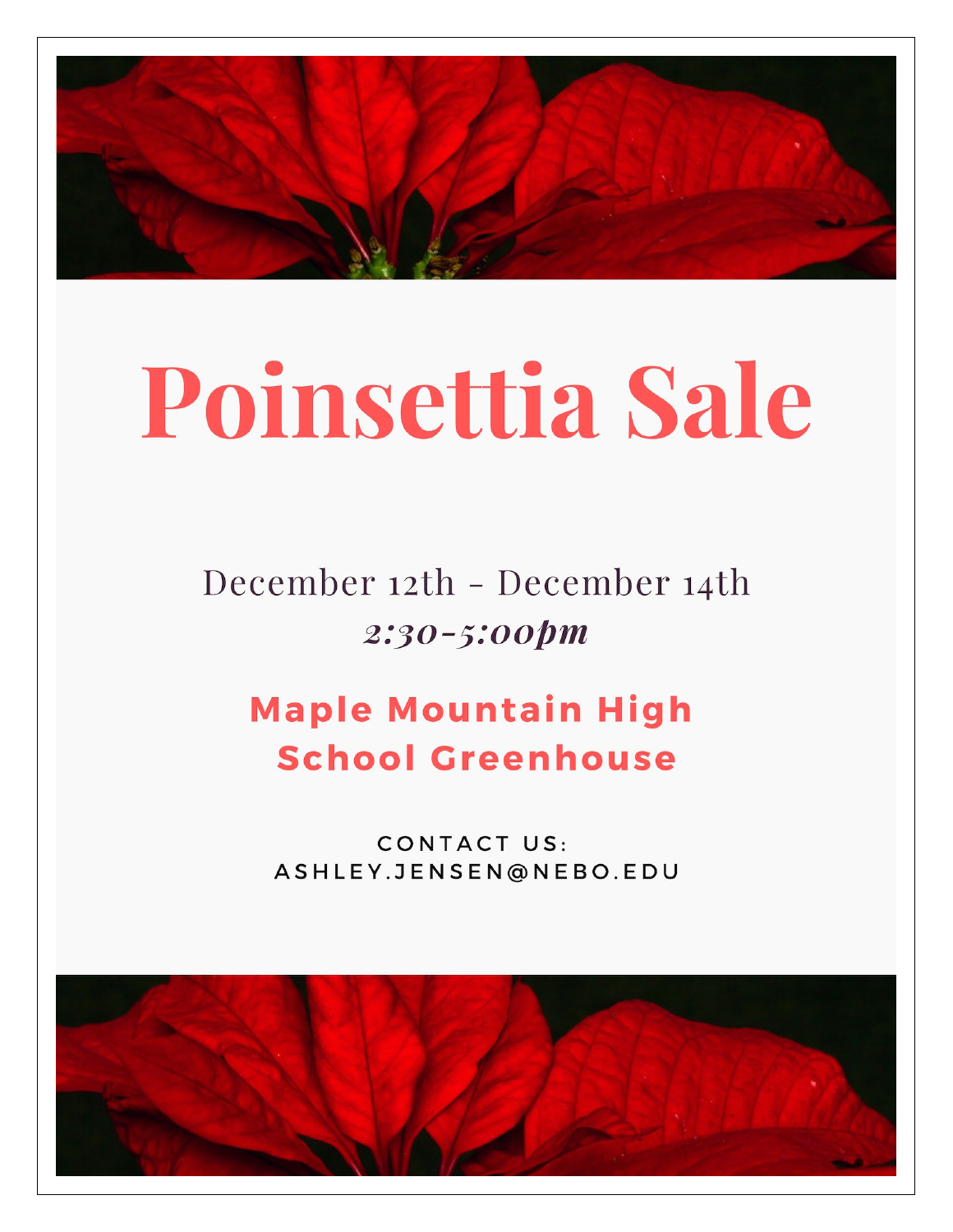## **Maple Mountain High School**

**Wednesday December 21st, 2018**

# **Holiday Fine Arts Assembly**

**(50 min Assembly, 30 min class, 5 min pass)**

# $1<sup>st</sup>$  7:55 - 8:25

No Video Announcements. Announcements in Assembly

 $2<sup>nd</sup>$  8:30 - 9:00

(Take 2nd period class to the Auditorium)

# Assembly 9:10 – 10:00

- $3<sup>rd</sup>$  10:05 10:35
- 4th 10:40 11:10

\*Busses leave at 11:15 a.m. \*Building Closed at Noon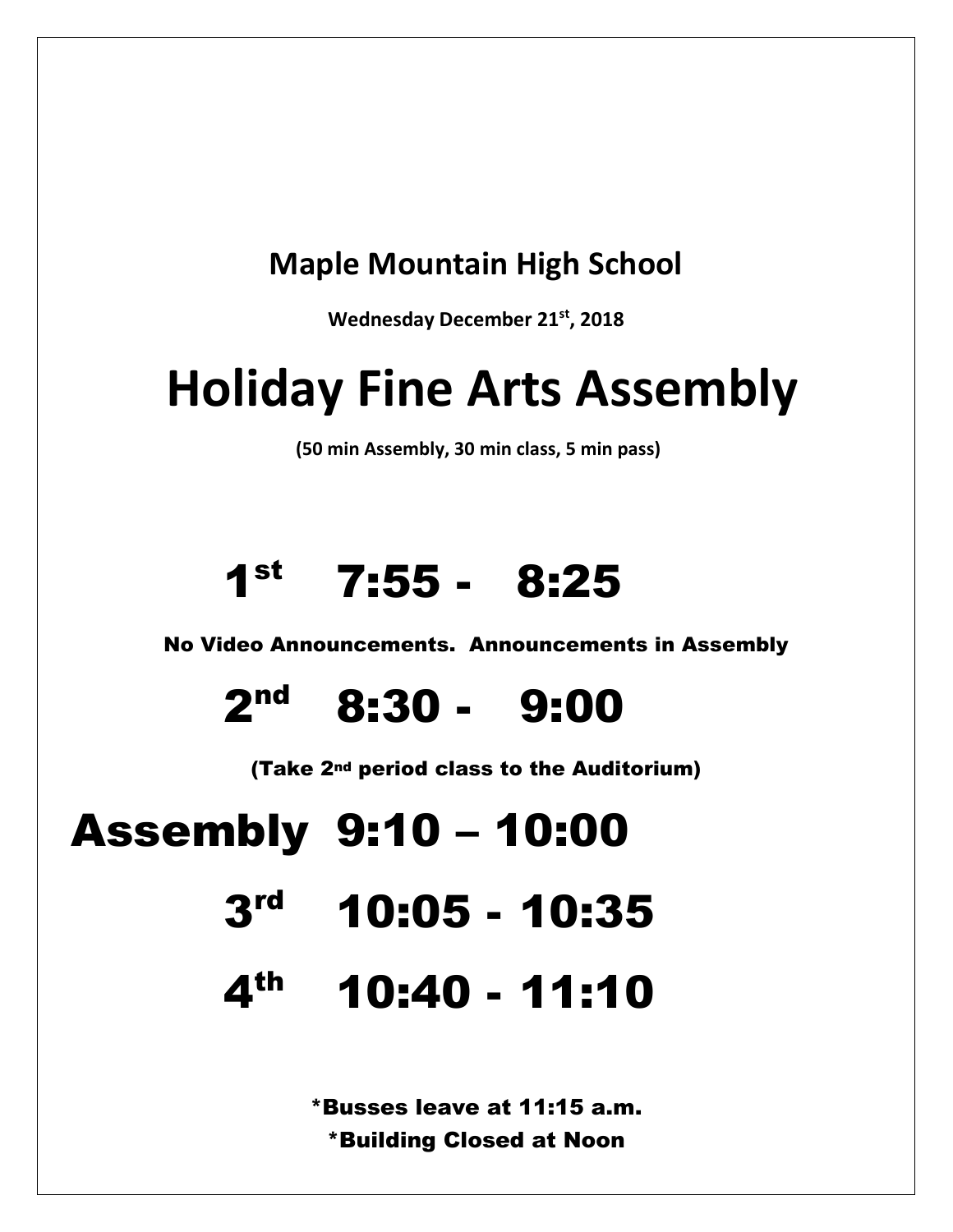#### Method Test Prep for ACT and SAT **Maple Mountain High School, 18-19**

Maple Mountain High School is providing Method Test Prep accounts for all juniors. This is an online program that helps students build and improve their ACT and SAT test skills. Students are welcome to use the program at their own pace on their own time. Students needing access to the Internet or a computer may use school labs during open hours. This is the same resource being used in MMHS test preparation classes.

- 1. Sign up for an account
	- a. Go to https://app.methodtestprep.com/MapleMountainHighSchool/signup
	- b. Click "Sign Up"
	- c. Fill out the form
	- d. Use the referral code: tkn.14207486
	- e. Create a username and password you will remember
	- f. Click "Signup"

#### 2. Using your account

- a. Go to https://app.methodtestprep.com/MapleMountainHighSchool/signup
- b. Login using the username and password you created
- c. Watch tutorial video: https://methodtestprep-1.wistia.com/medias/2v5xdfkklh

| <b><i><u></u></i></b> Method<br><b>Test Prep</b>                                                                         | We would like to princile you with a personalized account<br>Please Att in the following information. | Maple Mountain High School Student Sign Up |  |
|--------------------------------------------------------------------------------------------------------------------------|-------------------------------------------------------------------------------------------------------|--------------------------------------------|--|
| & Username                                                                                                               | Student Information                                                                                   |                                            |  |
|                                                                                                                          | Student's First Name *                                                                                |                                            |  |
| <b>A</b> Password<br>Login                                                                                               | Student's Last Name: f                                                                                |                                            |  |
|                                                                                                                          | Email Address."                                                                                       |                                            |  |
| Forgot Username 1 Torgot Password                                                                                        | Confum Email Address."                                                                                |                                            |  |
| Don't already have an account?<br>Sign Up<br>Please signity for an account.<br>You will create a user name and paraword. | Gender:                                                                                               | Female III<br>Male ®                       |  |
|                                                                                                                          | Grad Year, <sup>8</sup>                                                                               | Select<br>٠                                |  |
|                                                                                                                          | Referral Code: *                                                                                      |                                            |  |
|                                                                                                                          | Access Information                                                                                    |                                            |  |
|                                                                                                                          |                                                                                                       | (No spaces allowed)                        |  |
|                                                                                                                          | Usintame *                                                                                            |                                            |  |
|                                                                                                                          |                                                                                                       | No spaces allowed)                         |  |
|                                                                                                                          | Password."                                                                                            |                                            |  |
|                                                                                                                          | Confirm Password: *                                                                                   |                                            |  |
|                                                                                                                          |                                                                                                       |                                            |  |
|                                                                                                                          |                                                                                                       | Signup                                     |  |
|                                                                                                                          |                                                                                                       |                                            |  |